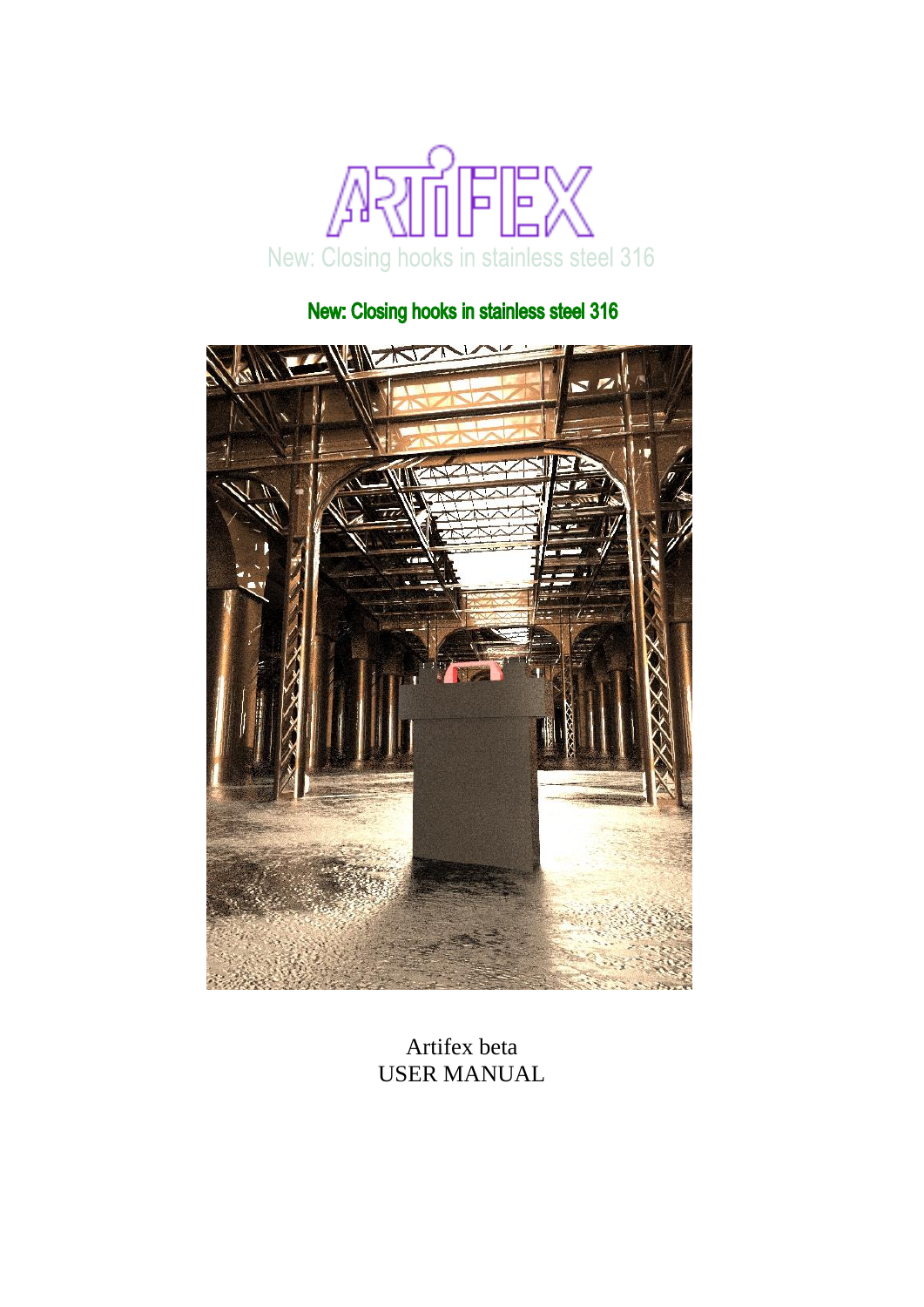## Dear Customer, thank you!

you made a great choice shopping with us. Thank you for your purchase. We truly care about our customer.If you have any issue at all with your device, we all work with you until you'll be happy. Please contac us at:

Your Artifex Beta model has been mainly designed for the 8"x10" sheets film and also for 4"x5" by using a dedicated accessory.

Our main idea was to design a easy to use tool, sturdy and absolutely safe for processing your images, but we also worried about the environment.

It can be used for developing until six film sheet with only 2,2 litres of developer, and in case you'll need to develop less than six sheets, we had the idea to design the filler, it reduces the inner volume from 2,2 litres down to just 1,4 litre, by using two of them for two film sheets.

The following is a list of suggestions for the best use.

010 Open the two hooks at the narrow sides of the tank

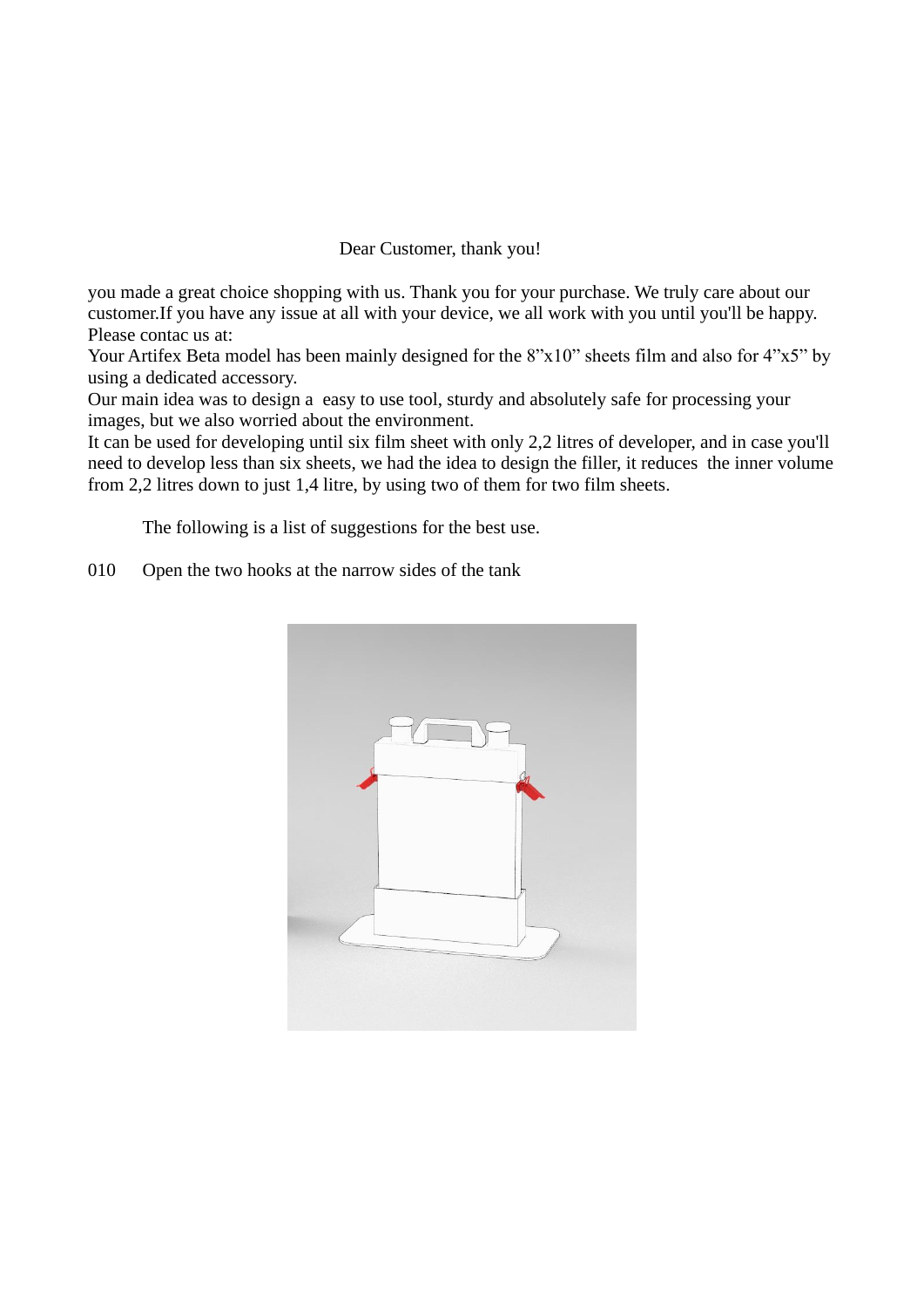

030 now you can see the six film holders.



- 045 Take them off
- 055 Place the tank ( tank part B ) inside the dedicated base ( optional ) for working in the best and safety way.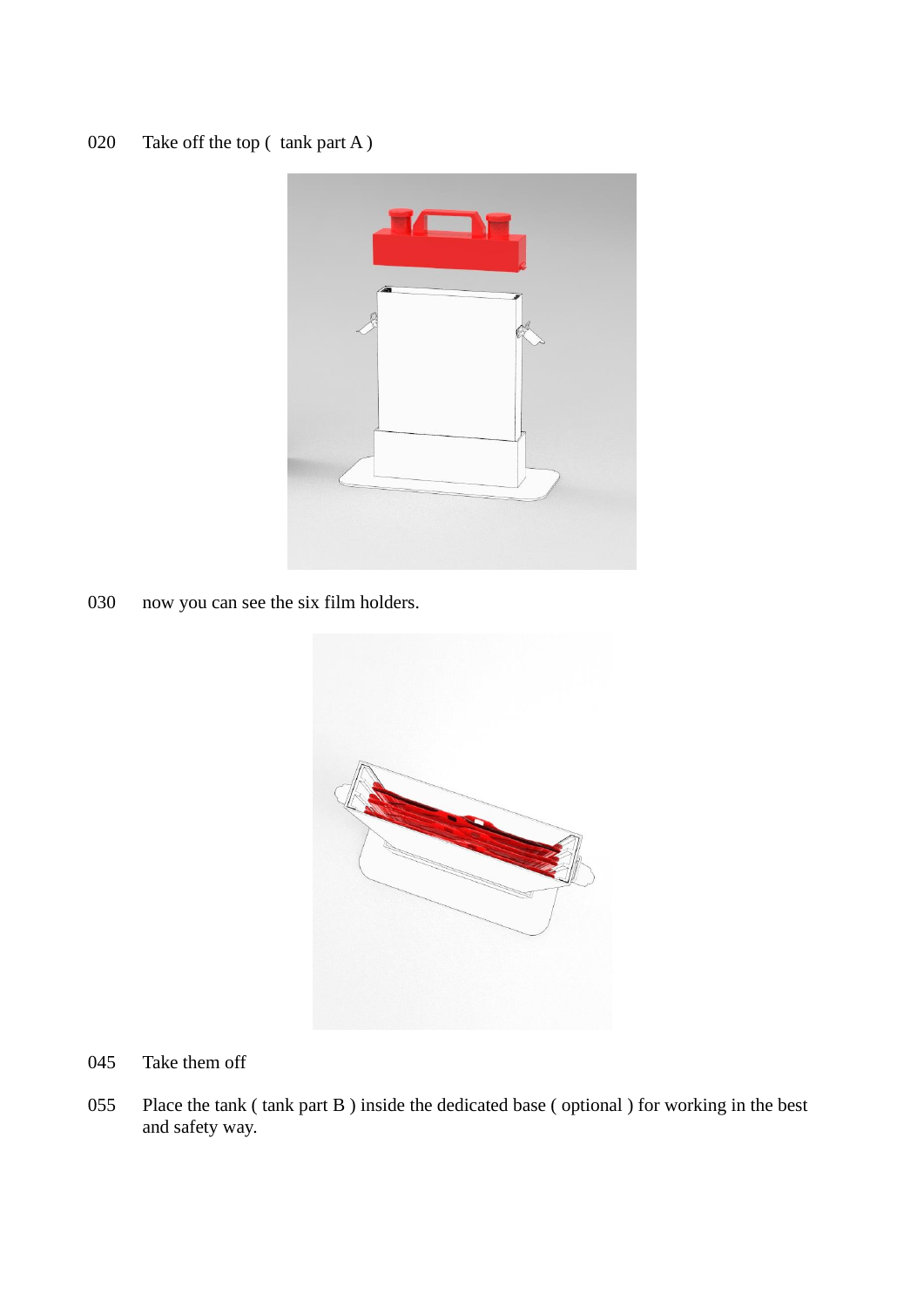060 In total dark, insert one exposed film in any film holder with the sensitized side facing the outside, then insert it in one of the three guides



070 It's advisable to place the film holders inside one external guide first, and also to use the guide-lock during this operation.

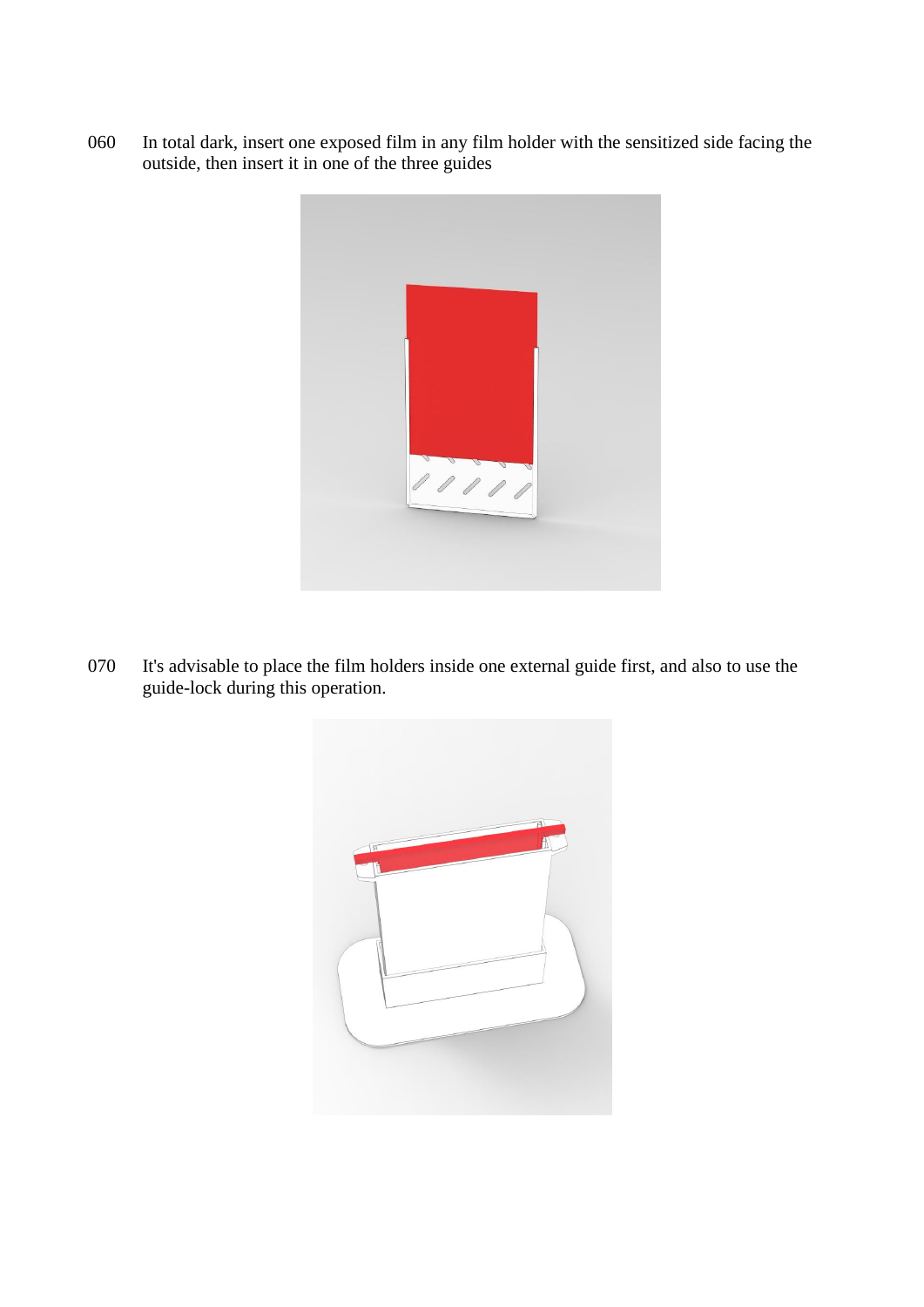072 Any couple of frames must be positioned in a single guide . They will be in contact with the back side



- 075 Do the same for all the film sheets you want to develop
- 080 Insert the frames inside the lower part of the tank ( tank part B )



085

090 Now you can close the tank by placing the top ( tank part A ) over the tank part B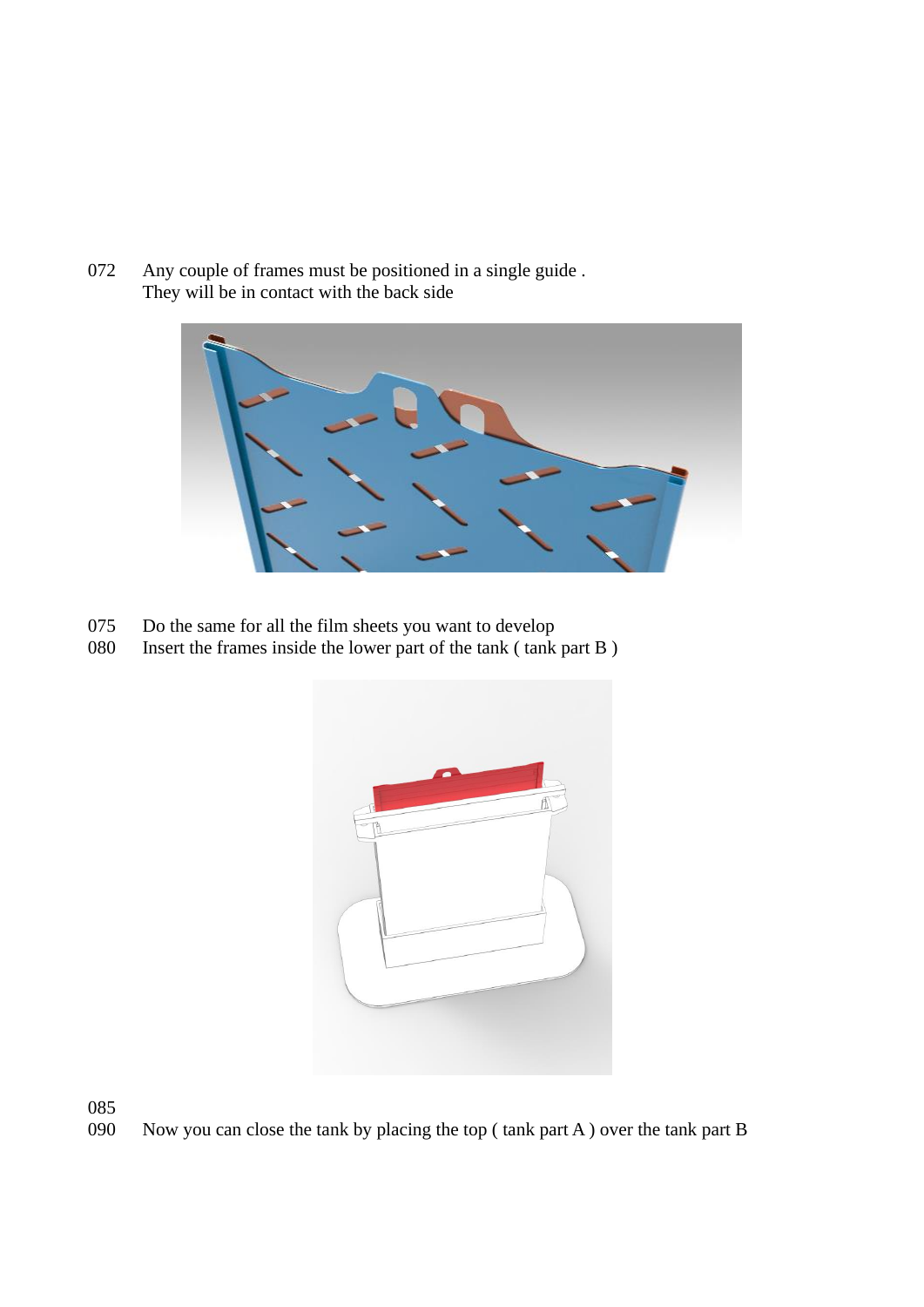

093 Push the hooks leverages for sealing the tank.



- 095 Now your tank is ready for use and you can turn on the light.
- 105 It's advisable a first bath with only water. It must last about 120 seconds.
- 110 Remove the two caps for opening the two inlet/outlet tubes.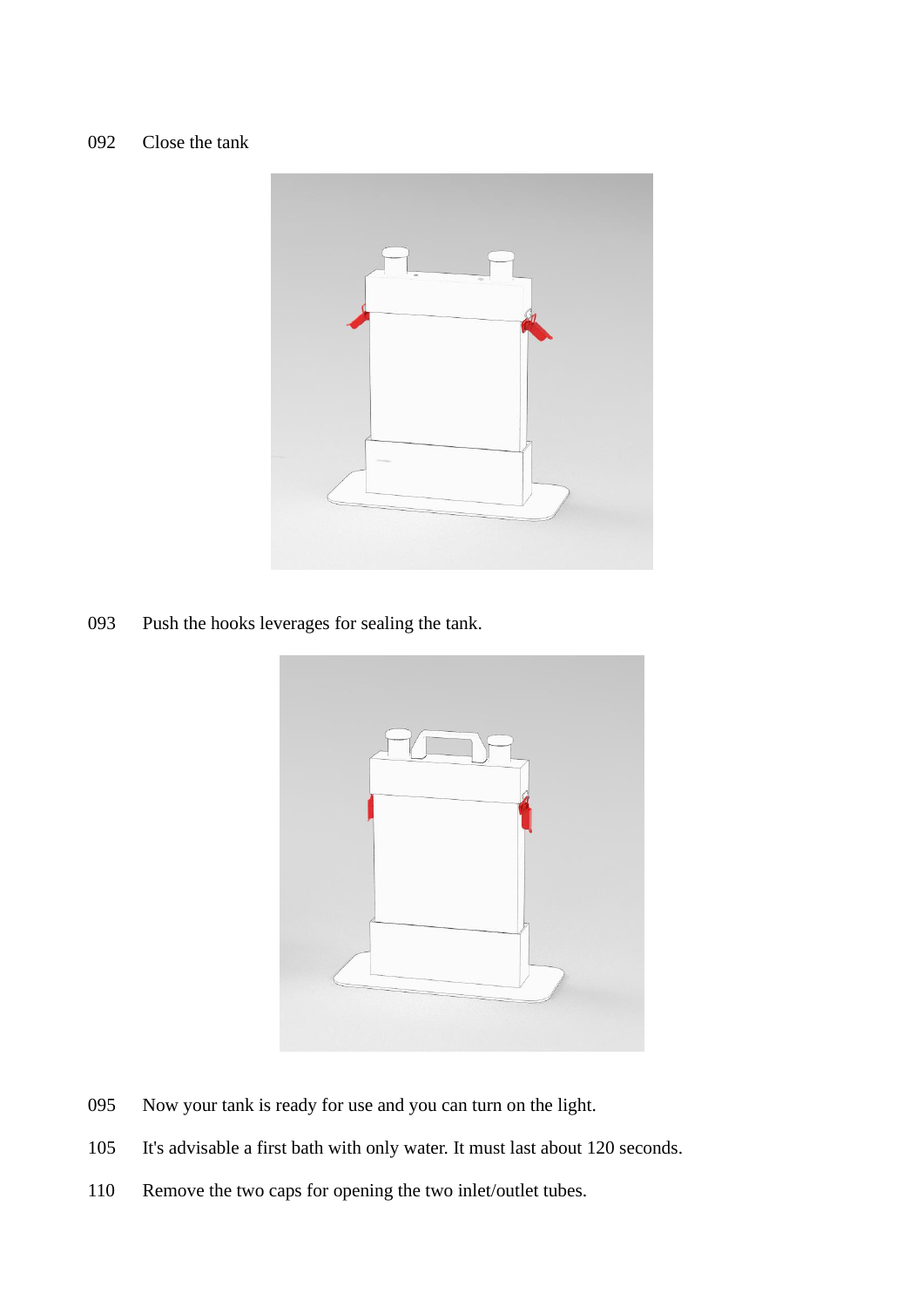

115 Pour the developer by using a funnel with a suitable diameter and then close them. It's important that OR seals must be always wet when you close the inlet/outlet tubes.



- 120 Follow the desired process based on your desired, film, sensitivity and developer.
- 130 The development is performed with three baths: development, stop and fixer. The last one is washing, using tap water.
- 140
- 150
- 160 Now you can open the tank.
- 170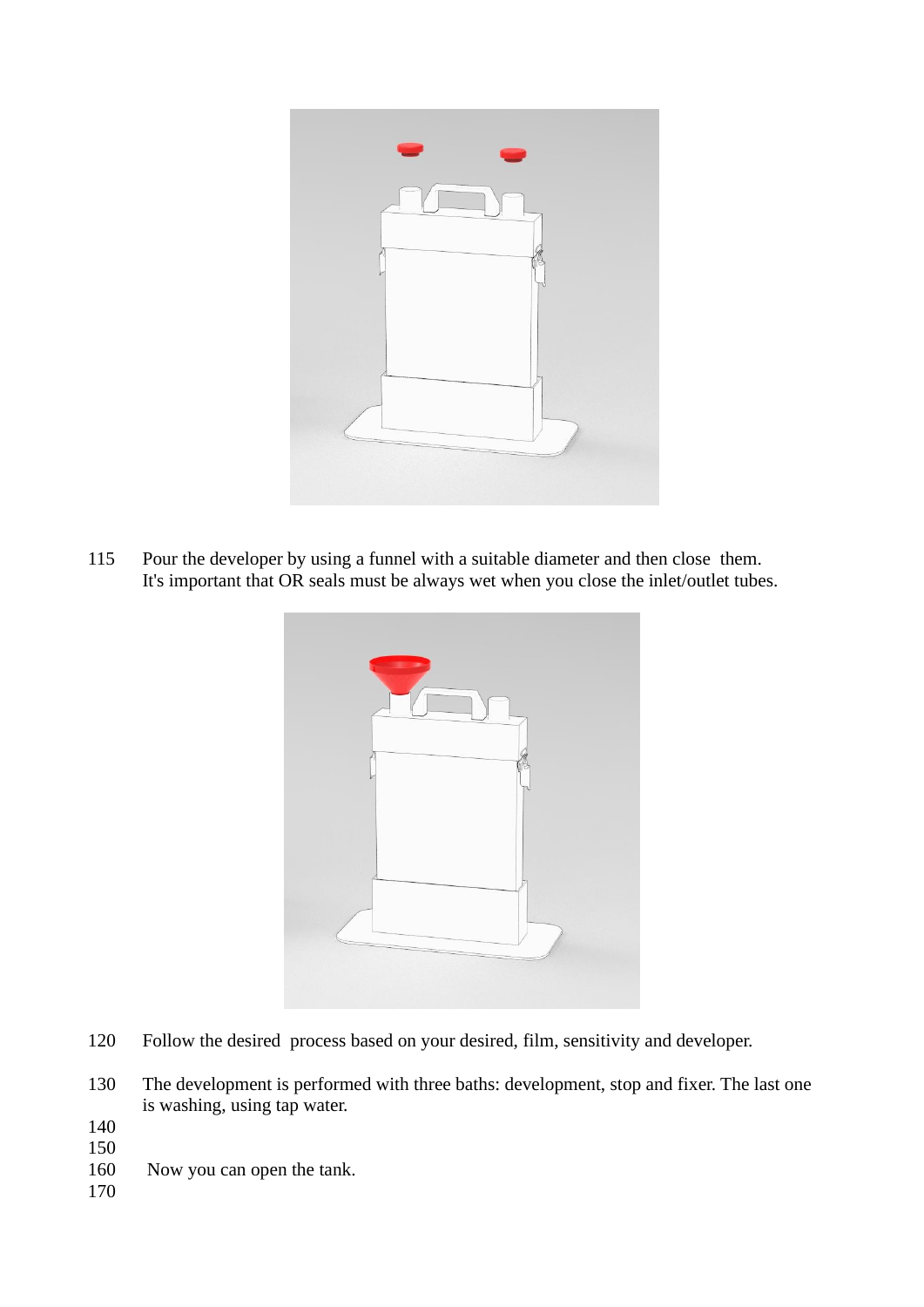

- Pull out each frame form the tank by using the hook.
- Bring them and insert in our washing tank ( optional ) along the guides. Washing time is about thirty minutes

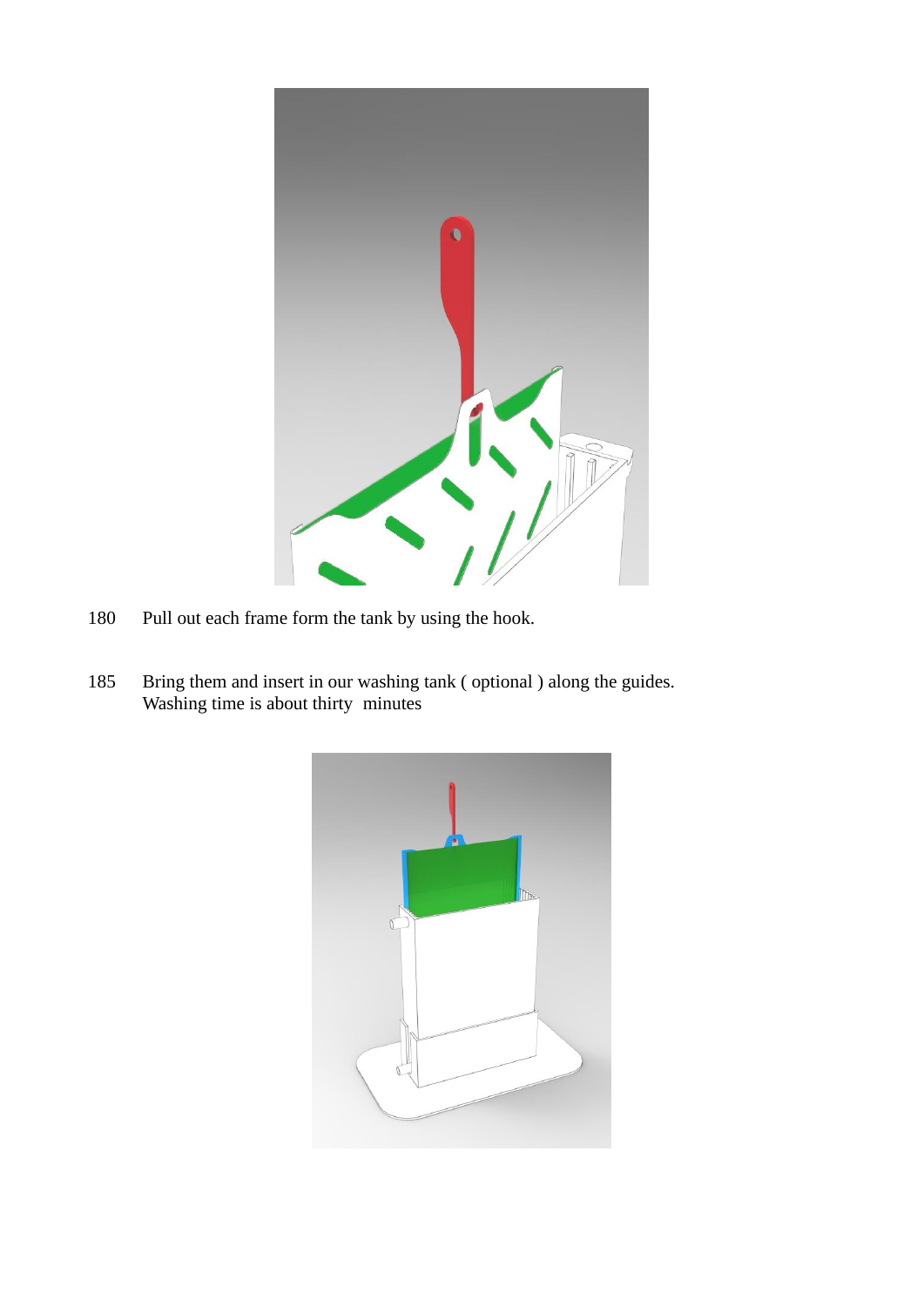

## The washing tank

200

- 210 Hook frames again one by one by using our lastic /stainless steel hook and, when it's half in the water, keep the film and slowly, extract each it from the frame.
- 200
- 210
- Wash the tank and all the components before storage